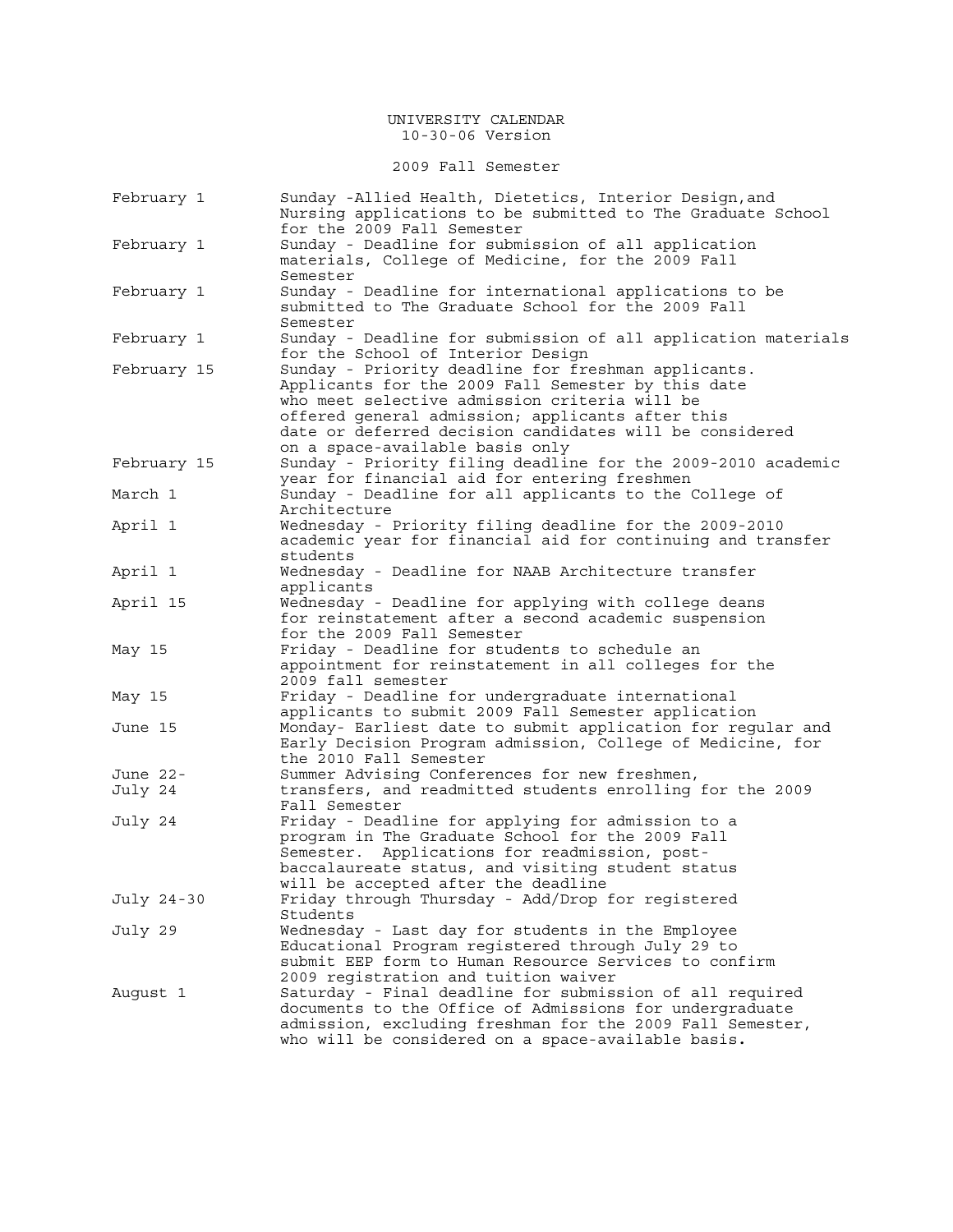## 2009 Fall Semester

| August 1                           | Saturday - Deadline for application for Early Decision<br>Program, College of Medicine, for the 2010 Fall<br>Semester                                                                                                                                 |
|------------------------------------|-------------------------------------------------------------------------------------------------------------------------------------------------------------------------------------------------------------------------------------------------------|
| August 12                          | Wednesday - Deadline for applying to The Graduate<br>School for readmission, post-baccalaureate status,<br>and visiting student status for the 2009 Fall<br>Semester                                                                                  |
| August 18-24                       | Tuesday through Monday - Registration for new program<br>graduate students                                                                                                                                                                            |
| August 18-24                       | Tuesday through Monday - Fall registration for new<br>undergraduate and new program graduate students who<br>entered the University in either the 2009 Four-Week<br>Intersession or Eight-Week Summer Session                                         |
| August 20-24                       | Thursday through Monday - Fall registration for new<br>post-baccalaureate students admitted for the Four-<br>Week Intersession, Eight-Week Summer Session or Fall<br>Semester                                                                         |
| August 21                          | Friday - Advising Conference and Registration for new<br>international students who have been cleared for<br>admission but did not priority register                                                                                                  |
| August 22-25                       | Saturday through Tuesday - KY Welcome for all<br>new undergraduate students                                                                                                                                                                           |
| August 22                          | Saturday - Payment deadline of registration fees<br>and/or housing and dining fees-if total amount due is<br>not paid as indicated on the account statement, a late<br>payment fee of 1.25% of the amount past due will be<br>assessed                |
| August 24                          | Monday - Advising Conference and Registration for new<br>freshmen and transfer students who have been cleared for<br>admission but did not priority register including<br>registration for Evening and Weekend                                        |
| August 24-25                       | Monday and Tuesday - Opening-of-term add/drop for<br>reqistered students                                                                                                                                                                              |
| August 24-28                       | Monday through Friday - Approved time period for<br>students to change academic majors (note: please<br>check with college for admission deadline)                                                                                                    |
| August 25                          | Tuesday - Last day a student may officially drop a<br>course or cancel registration with the University<br>Registrar for a full refund of fees                                                                                                        |
| August 25                          | Tuesday - Advising Conference and Registration for<br>readmission and non-degree students who have been cleared<br>for admission but did not priority register including<br>registration for Evening and Weekend                                      |
| August 26<br>August 26-<br>Sept. 2 | Wednesday - First day of classes<br>Wednesday through Wednesday - Late registration for<br>returning students who did not priority register and<br>new applicants cleared late for admission.<br>A late<br>fee is assessed students who register late |
| Sept. 1                            | Tuesday - Last day to add a class for the 2009<br>Fall Semester                                                                                                                                                                                       |
| Sept. 1                            | Tuesday - Last day to officially withdraw from the<br>University or reduce course load and receive an 80<br>percent refund                                                                                                                            |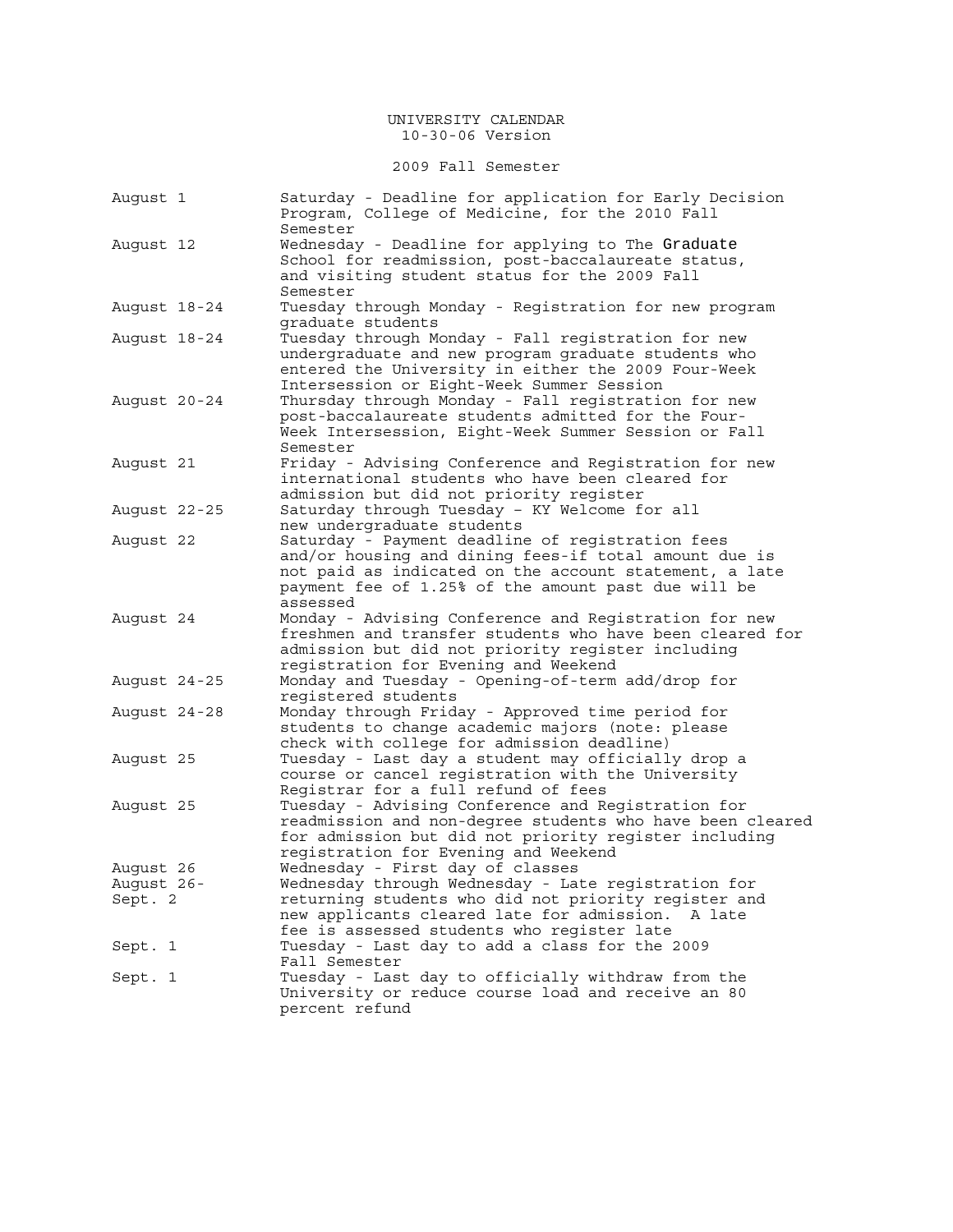## 2009 Fall Semester

| Sept. 1        | Tuesday - Last day for students in the Employee<br>Educational Program who registered and/or changed |
|----------------|------------------------------------------------------------------------------------------------------|
|                | schedules after July 29 to submit EEP form to Human                                                  |
|                | Resource Services to confirm 2009 Fall Semester                                                      |
|                | registration and tuition waiver                                                                      |
| September 7    | Monday - Labor Day - Academic Holiday                                                                |
| September 16   | Wednesday - Last day to drop a course without it                                                     |
|                | appearing on the student's transcript                                                                |
| September 16   | Wednesday - Last day to change grading option (pass/                                                 |
|                | fail to letter grade or letter grade to pass/fail;                                                   |
|                | credit to audit or audit to credit)                                                                  |
| September 23   | Wednesday - Last day to officially withdraw from the                                                 |
|                | University or reduce course load and receive a 50                                                    |
|                | percent refund                                                                                       |
| September 24   | Thursday - Last day for filing an application for a                                                  |
|                | December degree in college dean's office                                                             |
| September 24   | Thursday - Deadline for submission of application and                                                |
|                | all required documents to the Office of Undergraduate                                                |
|                | Admission and University Registrar for change of residency                                           |
|                | status for 2009 Fall Semester                                                                        |
| October 2      | Friday - Fall Break - Academic Holiday                                                               |
| October 8      | Thursday - Last day for doctoral candidates for a                                                    |
|                | December degree to submit a Notification of Intent to                                                |
|                | schedule a final examination in The Graduate School                                                  |
| October 15     | Thursday - Deadline for submission of application and                                                |
|                | all required documents to the Office of Admissions                                                   |
|                | for undergraduate applicants planning to attend                                                      |
|                | November Advising Conference (including registration                                                 |
|                | for spring classes)                                                                                  |
| October 19     | Monday - Midterm of 2009 Fall Semester                                                               |
| October 20-    | Tuesday through Monday - Approved time period for                                                    |
| Nov. 2         | students to change academic majors (note: please                                                     |
|                | check with college for admission deadline)                                                           |
| October 23*    | Friday - Last day to withdraw from the University or                                                 |
|                | reduce course load. Students can withdraw or reduce                                                  |
|                | course load after this date only for "urgent non-                                                    |
|                | academic reasons."                                                                                   |
| Nov. $2-$      | Monday through Wednesday - Priority registration for the                                             |
| November 25    | 2010 Spring Semester                                                                                 |
| November 2     | Monday - Deadline for completed AMCAS application,                                                   |
|                | College of Medicine, for the 2010 Fall Semester                                                      |
| November 20    | Friday - 2010 Spring Semester Advising Conference for                                                |
|                | new and readmitted undergraduate students                                                            |
| November 26-28 | Thursday through Saturday - Thanksgiving                                                             |
|                | Academic Holidays                                                                                    |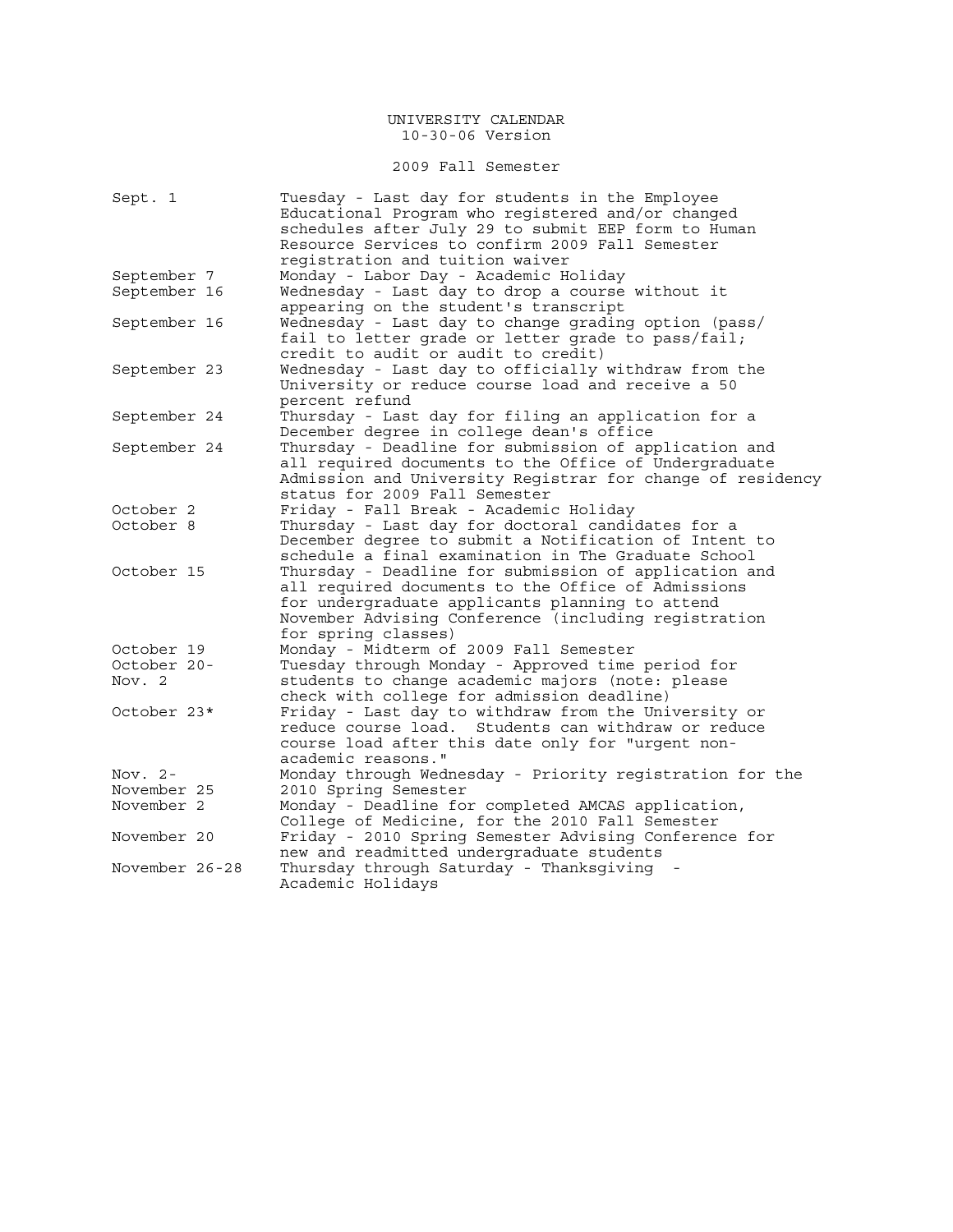## 2009 Fall Semester

| December 1     | Tuesday - Deadline for submission of application and<br>receipt of all materials for admission, readmission or<br>transfer to the College of Law for the 2010 Spring<br>Semester                                                                      |
|----------------|-------------------------------------------------------------------------------------------------------------------------------------------------------------------------------------------------------------------------------------------------------|
| December 2-    | Wednesday through Monday - Add/Drop for registered                                                                                                                                                                                                    |
| December 21    | students for the 2010 Spring Semester                                                                                                                                                                                                                 |
| December 7     | Monday - Deadline for applying for admission to a<br>program in The Graduate School for the 2010 Spring<br>Semester. Applications for readmission, post-<br>baccalaureate status, and visiting student<br>status will be accepted after the deadline. |
| December 9     | Wednesday - Last day for students in the Employee<br>Program registered through December 9 to submit EEP<br>form to Human Resource Services to confirm 2009 Spring<br>Semester registration and tuition waiver                                        |
| December 11    | Friday - Last day of classes                                                                                                                                                                                                                          |
| December 14-18 | Monday through Friday - Final Examinations                                                                                                                                                                                                            |
| December 16    | Wednesday - Deadline for applying to The Graduate<br>School for readmission, post-baccalaureate status,<br>and visiting student status for the 2010 Spring<br>Semester                                                                                |
| December 18    | Friday - End of 2009 Fall Semester                                                                                                                                                                                                                    |
| December 21    | Monday - Final deadline for submission of grades to the<br>Registrar's Office by 4 p.pm.                                                                                                                                                              |

\* These dates are under review and are subject to change.

## SUMMARY OF TEACHING DAYS, FALL SEMESTER 2009

|           | Mon. | Tues. | Wed. | Thurs. | Fri. | Sat. | Teaching Days |    |
|-----------|------|-------|------|--------|------|------|---------------|----|
| August    |      |       |      |        |      |      | Auqust        |    |
| September |      | 5     | 5    | 4      | 4    | 4    | September     | 25 |
| October   | 4    | 4     | 4    | 5      | 4    | 5    | October       | 26 |
| November  | 5    | 4     | 4    |        | 3    | 3    | November      | 22 |
| December  |      |       | 2    | 2      |      |      | December      | 10 |
| Totals    | 14   | 15    |      | 15     | 14   | 14   |               | 88 |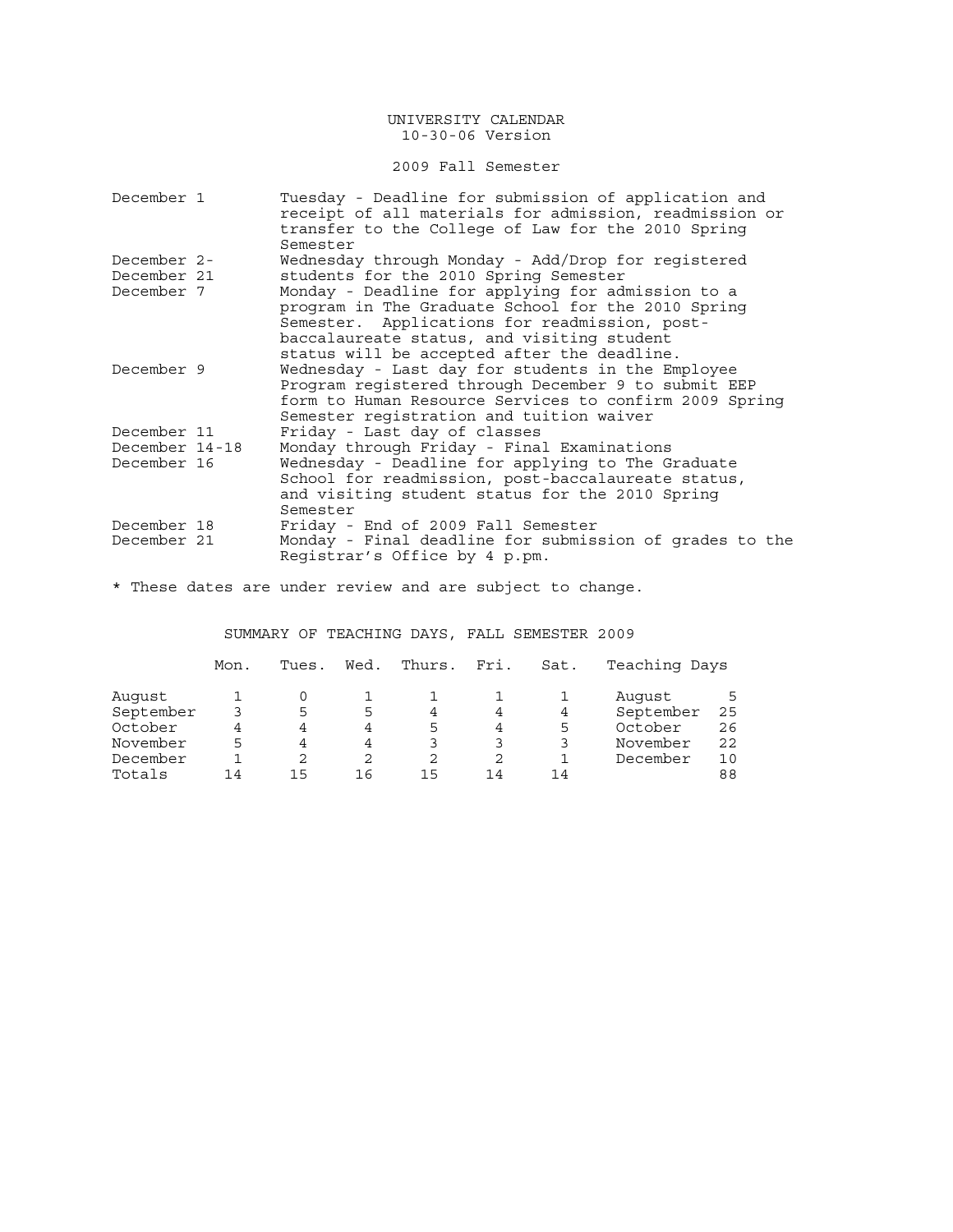# 2010 Spring Semester

| February 15  | Sunday - Priority filing deadline for the 2009-2010     |
|--------------|---------------------------------------------------------|
| 2009         | academic year for financial aid for entering freshman   |
| April 1      | Wednesday - Priority filing deadline for the 2009-2010  |
| 2009         | academic year for financial aid for continuing and      |
|              | transfer students                                       |
| June 15      | Monday - Deadline for international applications to     |
| 2009         | be submitted to The Graduate School for the 2010        |
|              | Spring Semester                                         |
| September 15 | Tuesday - Deadline for applying with college deans      |
| 2009         | for reinstatement after a second academic suspension    |
|              | for the 2010 Spring Semester                            |
| October 1    | Thursday - Deadline for students to schedule an         |
| 2009         | appointment for reinstatement in all colleges for the   |
|              | 2010 spring semester                                    |
| October 15   | Thursday - Deadline for submission of application and   |
| 2009         | all required documents to the Office of Admissions      |
|              | for undergraduate applicants planning to attend         |
|              | November Advising Conference (including registration    |
|              | for spring classes)                                     |
| October 15   | Thursday - Deadline for undergraduate international     |
| 2009         | applicants to submit 2010 Spring Semester application   |
| November 20  | Friday - Advising Conference for freshmen, transfer,    |
| 2009         | readmission students admitted for spring 2010           |
| December 1   | Tuesday - Final deadline for submission of              |
| 2009         | application and all required documents to the Office    |
|              | of Admissions for undergraduate admission for the       |
|              | 2010 Spring Semester.                                   |
| December 2-  | Wednesday through Monday - Add/Drop for registered      |
| December 21  | students for the 2010 Spring Semester                   |
| 2009         |                                                         |
| December 7   | Monday - Deadline for applying for admission to a       |
| 2009         | program in The Graduate School for the 2010 Spring      |
|              | Applications for readmission, post-<br>Semester.        |
|              | baccalaureate status, and visiting student status       |
|              | will be accepted after the deadline.                    |
| December 9   | Wednesday - Last day for students in the Employee       |
| 2009         | Educational Program registered through December 9 to    |
|              | submit EEP form to Human Resource Services to confirm   |
|              | 2010 Spring Semester registration and tuition waiver    |
| December 16  | Wednesday - Deadline for applying to The Graduate       |
| 2009         | School for readmission, post-baccalaureate status, and  |
|              | visiting student status for the 2010 Spring Semester    |
|              | Wednesday through Monday - Registration for new program |
| January 6-11 | graduate students                                       |
|              | Thursday through Monday - Registration for new post-    |
| January 7-11 | baccalaureate students                                  |
|              | Friday - International Student Advising Conference      |
| January 8    |                                                         |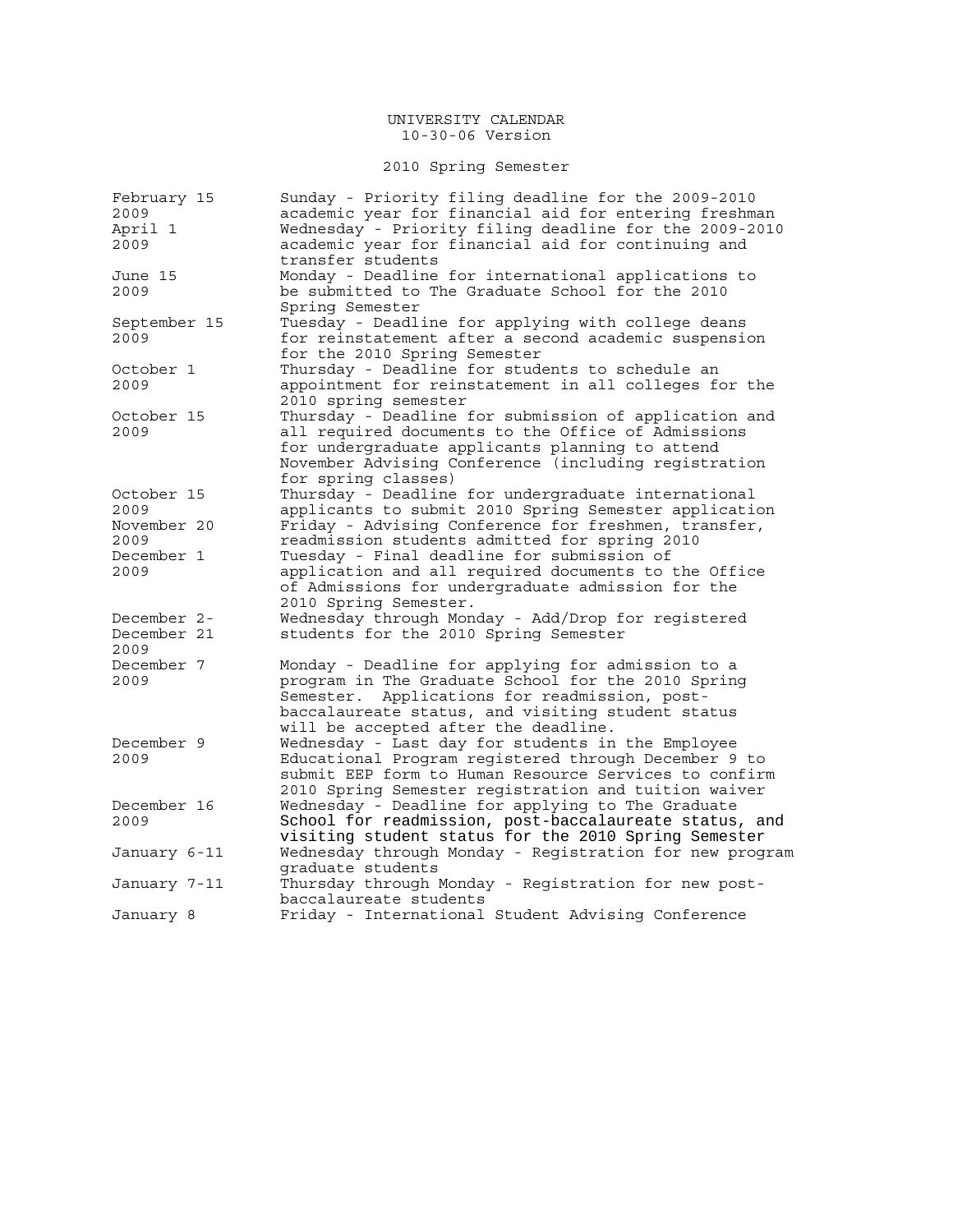2010 Spring Semester

| January 11    | Monday - Advising Conference and Registration for new<br>freshman and transfer students who have been cleared for<br>admission but did not priority register including<br>registration for Evening and Weekend                                           |
|---------------|----------------------------------------------------------------------------------------------------------------------------------------------------------------------------------------------------------------------------------------------------------|
| January 11-12 | Monday and Tuesday - Opening-of-term add/drop for<br>reqistered students                                                                                                                                                                                 |
| January 12    | Tuesday - Last day a student may officially drop a<br>course or cancel registration with the University<br>Registrar for a full refund of fees                                                                                                           |
| January 12    | Tuesday - Advising Conference and Registration for<br>readmission and non-degree students including registration<br>for Evening and Weekend                                                                                                              |
| January 13    | Wednesday - First day of classes                                                                                                                                                                                                                         |
| January 13-20 | Wednesday through Wednesday - Late registration for<br>returning students who did not priority register and<br>new applicants cleared late for admission. A late<br>fee is assessed students who register late.                                          |
| January 18    | Monday - Martin Luther King Birthday - Academic<br>Holiday                                                                                                                                                                                               |
| January 20    | Wednesday - Last day to add a class for the 2010 Spring<br>Semester                                                                                                                                                                                      |
| January 20    | Wednesday - Last day to officially withdraw from the<br>University or reduce course load and receive an 80<br>percent refund                                                                                                                             |
| January 20    | Wednesday - Last day for students in the Employee<br>Educational Program who registered and/or changed schedules<br>after December 9 to submit EEP form to Human Resource<br>Services to confirm 2010 Spring Semester registration and<br>tuition waiver |
| January 22    | Friday - Payment deadline of registration fees and/or<br>housing and dining fees-if total amount due is not<br>paid as indicated on the account statement, a late<br>payment fee of 1.25% of the amount past due will be<br>assessed                     |
| February 1    | Monday - Deadline for international applications to<br>be submitted to The Graduate School for the 2010 Fall<br>Semester                                                                                                                                 |
| February 1    | Monday - Preferred deadline for submitting application<br>for admission to the College of Dentistry for the 2010<br>Fall Semester                                                                                                                        |
| February 3    | Wednesday - Last day to drop a course without it<br>appearing on the student's transcript                                                                                                                                                                |
| February 3    | Wednesday - Last day to change grading option (pass/<br>fail to letter grade or letter grade to pass/fail;<br>credit to audit or audit to credit)                                                                                                        |
| February 10   | Wednesday - Last day to officially withdraw from the<br>University or reduce course load and receive a<br>50 percent refund                                                                                                                              |
| February 11   | Thursday - Last day for filing an application for a<br>May degree in college dean's office                                                                                                                                                               |
| February 11   | Thursday - Deadline for submission of application and<br>all required documents to the Office of Undergraduate<br>Admission and University Registrar for change of residency<br>status for 2010 Spring Semester                                          |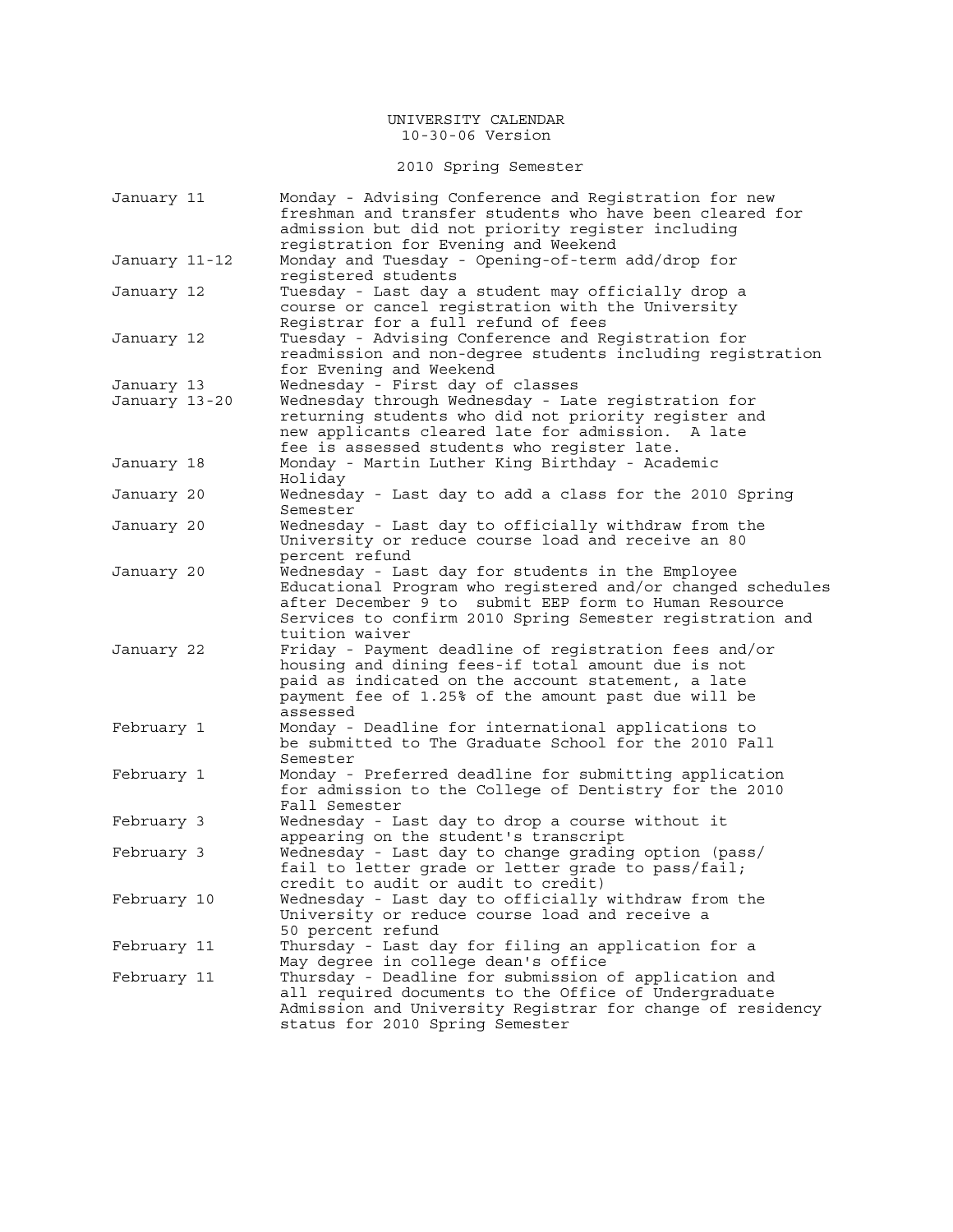## 2010 Spring Semester

| February 25 | Thursday - Last day for doctoral candidates for a May                                               |
|-------------|-----------------------------------------------------------------------------------------------------|
|             | deqree to submit a Notification of Intent to schedule<br>a final examination in The Graduate School |
| March 1     | Monday - Last day for submission of application for                                                 |
|             | admission to the College of Law for the 2010 Fall                                                   |
|             | Semester                                                                                            |
| March 1-    | Monday-Wednesday - Students are prohibited from                                                     |
|             |                                                                                                     |
| April 21    | changing academic major                                                                             |
| March 8     | Monday - Midterm of 2010 Spring Semester                                                            |
| March 12    | Friday - Last day to withdraw from the University or                                                |
|             | reduce course load. Students cam withdraw or reduce                                                 |
|             | course load after this date only for "urgent non-                                                   |
|             | academic reasons."                                                                                  |
| March 15-20 | Monday through Saturday - Spring Vacation - Academic                                                |
|             | Holidays                                                                                            |
| March 29-   | Monday through Wednesday - Priority registration for the                                            |
| April 21    | 2010 Fall Semester and both 2010 Summer Sessions                                                    |
| April 9     | Friday - Deadline for applying for admission to a                                                   |
|             | program in The Graduate School for the 2010 Four-Week Summer                                        |
|             | Session. Applications for readmission, post-                                                        |
|             | baccalaureate status, and visiting student status                                                   |
|             | will be accepted after the deadline                                                                 |
| April 28    | Wednesday - Deadline for applying to The Graduate                                                   |
|             | School for readmission, post-baccalaureate status,                                                  |
|             | and visiting student status for the 2010 Four-Week                                                  |
|             | Intersession                                                                                        |
| April 30    | Friday - Last day of classes                                                                        |
| May 3-May 7 | Monday through Friday - Final Examinations                                                          |
| May $4-$    | Tuesday through Monday - Four-Week Intersession                                                     |
| May 10      | registration and add/drop continue for students                                                     |
|             | enrolled in the 2010 Spring Semester                                                                |
| May $4-$    | Tuesday through Wednesday - Eight-Week Summer Session                                               |
| June 9      | registration and add/drop continue for students                                                     |
|             | enrolled in the 2010 Spring Semester                                                                |
| May $4-$    | Tuesday through Saturday - Add/Drop for priority                                                    |
| June 19     | registered students for the 2010 Fall Semester                                                      |
| May 7       | Friday - End of 2010 Spring Semester                                                                |
| May 8       | Saturday - Commencement                                                                             |
|             |                                                                                                     |
| May 10      | Monday - Final deadline for submission of grades to the                                             |
|             | Registrar's office by 4 p.m.                                                                        |
| May $10-$   | College of Pharmacy 15-Week Summer Term                                                             |
| August 20   |                                                                                                     |

\* These dates are under review and are subject to change.

|          |      |       |      |    |             | SUMMARY OF TEACHING DAYS, SPRING SEMESTER 2009 |               |     |
|----------|------|-------|------|----|-------------|------------------------------------------------|---------------|-----|
|          | Mon. | Tues. | Wed. |    | Thurs. Fri. | Sat.                                           | Teaching Days |     |
| January  |      | 2     | 3    |    |             | 3                                              | January       | 15  |
| February | 4    | 4     | 4    | 4  | 4           | 4                                              | February      | -24 |
| March    | 4    | 4     | 4    | 3  | 3           | 3                                              | March         | 21  |
| April    | 4    | 4     | 4    | 5  | 5           | 4                                              | April         | 26  |
| May      |      |       |      |    |             |                                                | May           |     |
| Totals   | 1 3  | 14    | 15   | 15 | 15          | 14                                             |               | 86  |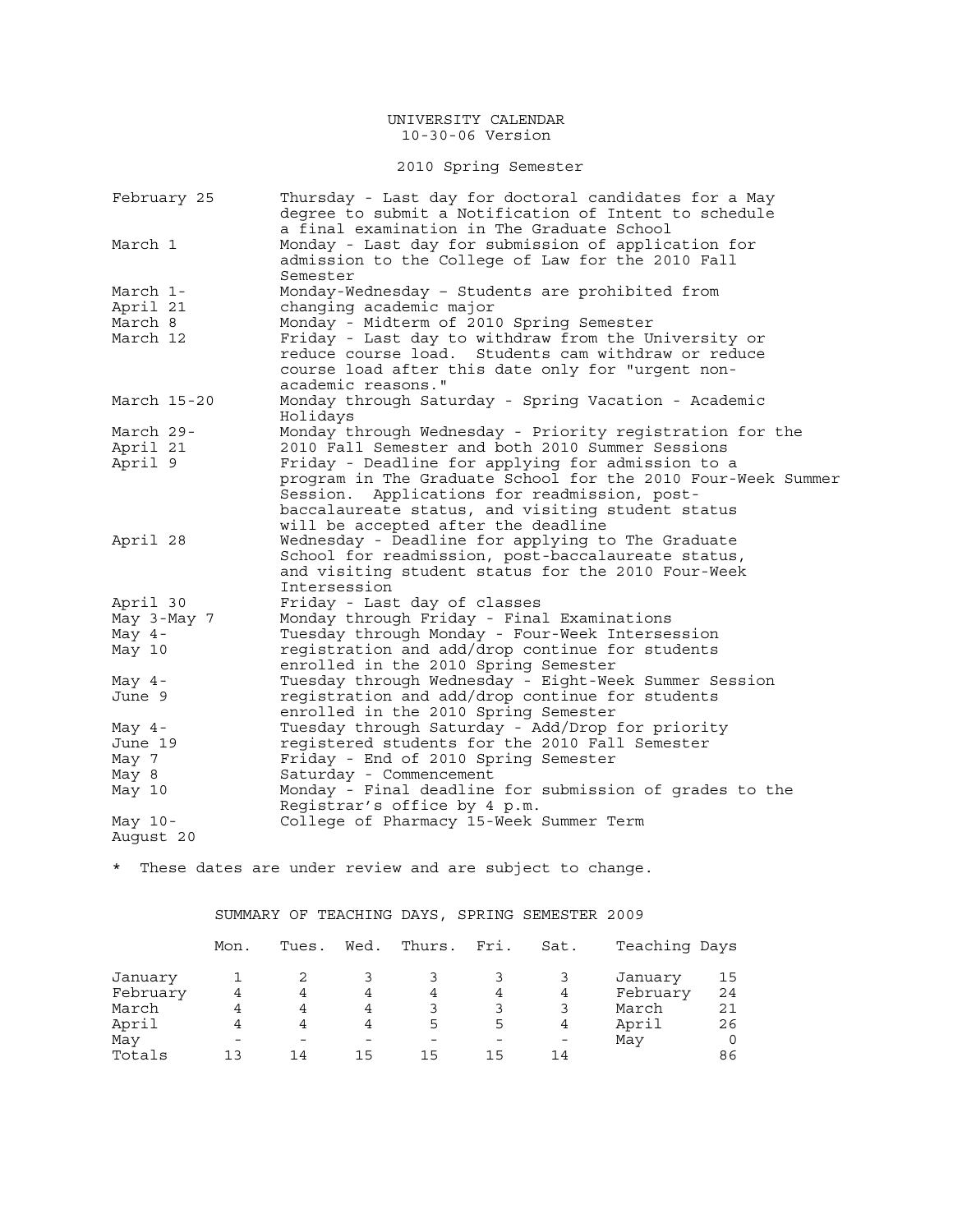2010 Four-Week – First Summer Session

| March 1   | Monday - Applications available to apply for<br>financial aid for the 4 week and/or the 8 week summer<br>term(s)                                                                                                                                                 |
|-----------|------------------------------------------------------------------------------------------------------------------------------------------------------------------------------------------------------------------------------------------------------------------|
| March 15  | Monday - Priority filing deadline for financial aid for the<br>4 week and/or the 8 week summer term(s)                                                                                                                                                           |
| April 9   | Friday - Deadline for applying for admission to a<br>program in The Graduate School for the 2010 Four-Week Summer<br>Applications for readmission, post-<br>Session.<br>baccalaureate status, and visiting student status<br>will be accepted after the deadline |
| April 15  | Thursday - Deadline for submission of application and<br>all required documents to the Office of Admissions<br>for undergraduate admission for the 2010 Four-Week<br>Intersession                                                                                |
| April 28  | Wednesday - Deadline for applying to The Graduate<br>School for readmission, post-baccalaureate status,<br>and visiting student status for the 2010 Four-Week<br>Intersession                                                                                    |
| May $4-$  | Tuesday through Monday - Four-Week Intersession                                                                                                                                                                                                                  |
| May 10    | registration and add/drop continue for students<br>enrolled in the 2010 Spring Semester                                                                                                                                                                          |
| May 10    | Monday - Beginning of College of Pharmacy 15-week<br>Summer Term                                                                                                                                                                                                 |
| May 10    | Monday - Advising Conference and Registration for new<br>and returning students                                                                                                                                                                                  |
| May 10    | Monday - Deadline for applying for admission to a program in<br>the Graduate School for the 2010 Eight Week Summer Session.<br>Applications for readmission, post-baccalaureate status, and<br>visiting student status will be accepted after the deadline       |
| May 11    | Tuesday - First day of classes                                                                                                                                                                                                                                   |
| May 11    | Tuesday - Last day a student may officially drop a<br>course or cancel registration with the University<br>Registrar for a full refund of fees                                                                                                                   |
| May 11-12 | Tuesday through Wednesday - Late registration for<br>returning students not already registered and new<br>applicants cleared late for admission.<br>A late<br>fee is assessed students who register late                                                         |
| May 12    | Wednesday - Last day to add a class for the 2010<br>Four-Week Intersession                                                                                                                                                                                       |
| May 12    | Wednesday - Last day to officially withdraw from the<br>University or reduce course load and receive an 80<br>percent refund                                                                                                                                     |
| May 12    | Wednesday - Last day for students in the Employee<br>Educational Program to submit EEP form to Human<br>Resource Services for tuition waiver for the 2010<br>Four-Week Intersession                                                                              |
| May 17    | Monday - Last day to drop a course without it<br>appearing on the student's transcript                                                                                                                                                                           |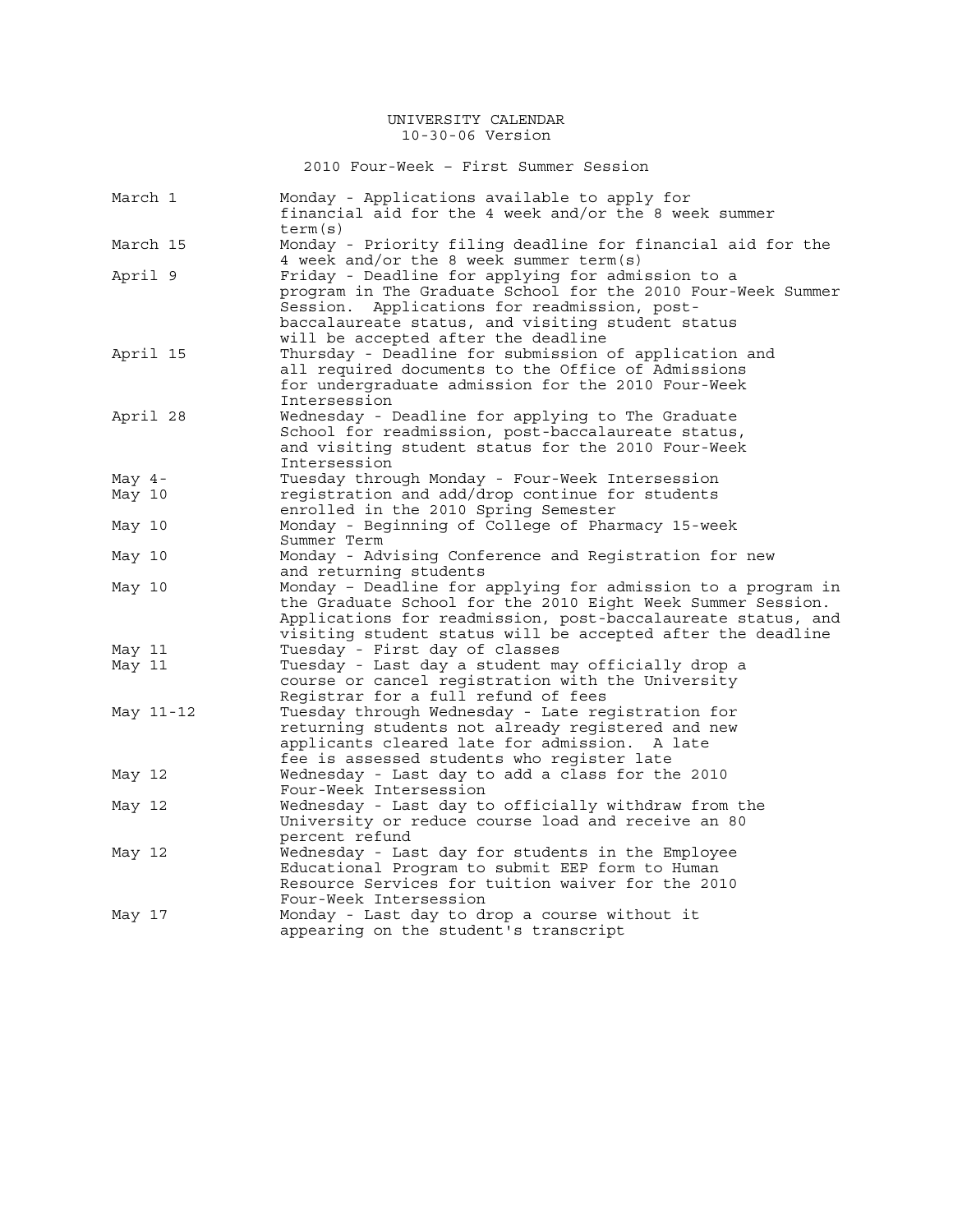2010 Four-Week - First Summer Session

|         | May 17    | Monday - Last day to change grading option (pass/fail<br>to letter grade or letter grade to pass/fail; credit<br>to audit or audit to credit)                                                                                                |
|---------|-----------|----------------------------------------------------------------------------------------------------------------------------------------------------------------------------------------------------------------------------------------------|
|         | May 18    | Tuesday - Last day to officially withdraw from the<br>University or reduce course load and receive a 50<br>percent refund                                                                                                                    |
|         | May $19-$ | Wednesday through Wednesday - Eight-Week registration                                                                                                                                                                                        |
|         | June 9    | and add/drop for students who entered the University<br>in the 2010 Four-Week Intersession                                                                                                                                                   |
|         | May 22    | Saturday - Payment deadline of registration fees and/or<br>housing and dining fees-if total amount due is not paid as<br>indicated on the account statement, a late payment fee of<br>1.25% of the amount past due will be assessed          |
|         | May 24    | Monday - Midterm of 2010 Four-Week Intersession                                                                                                                                                                                              |
|         | May 26    | Wednesday - Last day to withdraw from the University or<br>reduce course load. Students can withdraw or reduce course<br>load after this date only for "urgent non-academic reasons."                                                        |
|         | May 26    | Wednesday - Deadline for applying to The Graduate<br>School for readmission, post-baccalaureate status,<br>and visiting student status for the 2010 Eight-Week<br>Summer Session                                                             |
|         | May 31    | Monday - Memorial Day - Academic Holiday                                                                                                                                                                                                     |
|         | June 2    | Wednesday - Last day for doctoral candidates for an<br>August degree to submit a Notification of Intent to<br>schedule a final examination in The Graduate School                                                                            |
|         | June 8    | Tuesday - Final Examinations                                                                                                                                                                                                                 |
|         | June 8    | Tuesday - End of 2010 Four-Week Intersession                                                                                                                                                                                                 |
|         | June 9    | Wednesday - Deadline for submission of application and all<br>required documents to the Office of Undergraduate Admission<br>and University Registrar for change of residency status for<br>the Four-Week and the Eight-Week Summer Sessions |
|         | June 11   | Friday - All grades due in Registrar's Office by                                                                                                                                                                                             |
| $\star$ |           | 12 noon<br>These dates are under review and are subject to change.                                                                                                                                                                           |
|         |           |                                                                                                                                                                                                                                              |

SUMMARY OF TEACHING DAYS, 2009 FOUR-WEEK INTERSESSION

|        | Mon. | Tues.                   | Wed. Thurs. Fri. Sat. |  | Teaching Days |  |
|--------|------|-------------------------|-----------------------|--|---------------|--|
| May    |      | $\overline{\mathbf{3}}$ | 3 3 3 3               |  | Mav           |  |
| June   |      |                         |                       |  | June          |  |
| Totals |      | ь.                      |                       |  |               |  |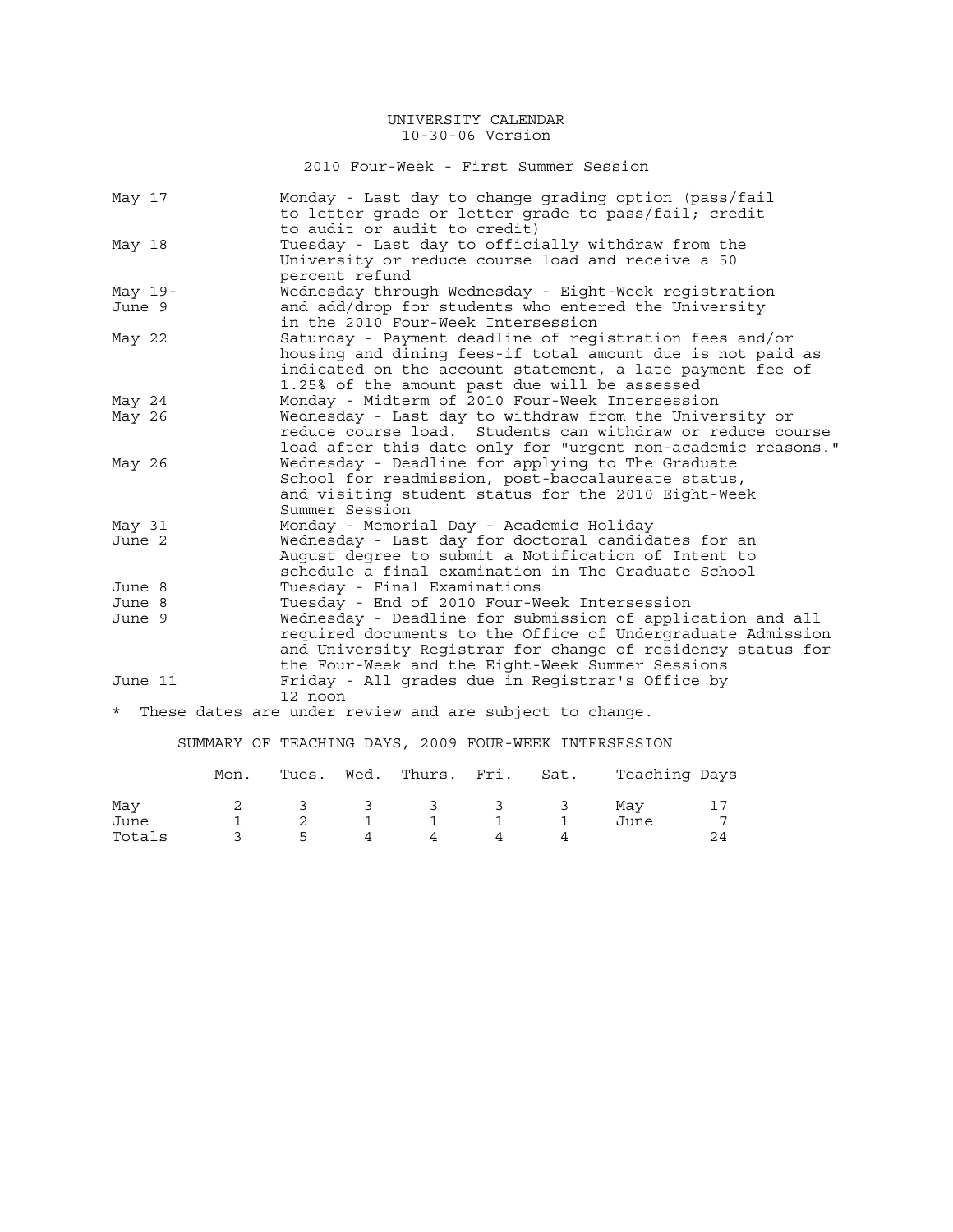2010 Eight-Week - Second Summer Session

| March 1    | Monday - Applications available to apply for financial<br>aid for the 4 week and/or the 8 week summer term(s) |
|------------|---------------------------------------------------------------------------------------------------------------|
| March 15   | Monday - Priority filing deadline for financial aid for                                                       |
|            | the 4 week and/or the 8 week summer term(s)                                                                   |
| April 9    | Friday - Deadline for applying for admission to a                                                             |
|            | program in The Graduate School for the 2010 Summer                                                            |
|            | Sessions. Applications for readmission, post-                                                                 |
|            | baccalaureate status, and visiting student status                                                             |
|            | will be accepted after the deadline                                                                           |
| May $4-$   | Tuesday through Wednesday - Eight-Week Summer Session                                                         |
| June 9     | registration and add/drop continue for students                                                               |
|            | enrolled in the 2010 Spring Semester                                                                          |
| May 10     | Monday - Deadline for applying for admission to a program in                                                  |
|            | the Graduate School for the 2010 Eight Week Summer Session.                                                   |
|            | Applications for readmission, post-baccalaureate status, and                                                  |
|            | visiting student status will be accepted after the deadline                                                   |
| May 15     | Saturday - Deadline for submission of application and                                                         |
|            | all required documents to the Office of Admissions                                                            |
|            | for undergraduate admission for the 2010 Eight-Week                                                           |
|            | Summer Session.                                                                                               |
| May $19-$  | Wednesday through Wednesday - Eight-Week registration                                                         |
| June 9     | and add/drop for students who entered the University                                                          |
|            | in the 2010 Four-Week Intersession                                                                            |
| May 26     | Wednesday - Deadline for applying to The Graduate                                                             |
|            | School for readmission, post-baccalaureate status, and                                                        |
|            | visiting student status for the 2010 Eight-Week Summer                                                        |
|            | Session                                                                                                       |
| June 9     | Wednesday - Deadline for submission of application and all                                                    |
|            | required documents to the Office of Undergraduate Admission                                                   |
|            | and University Registrar for change of residency status for                                                   |
|            | the Eight-Week Summer Session                                                                                 |
| June 9     | Wednesday - Advising Conference and Registration for new and                                                  |
|            | returning students including registration for Evening and                                                     |
|            | Weekend                                                                                                       |
| June 10    | Thursday - First day of classes                                                                               |
| June 10    | Thursday - Last day a student may officially drop a                                                           |
|            | course or cancel registration with the University                                                             |
|            | Registrar for a full refund of fees                                                                           |
| June 10-11 | Thursday through Friday - Late registration for                                                               |
|            | returning students not already registered and new                                                             |
|            | applicants cleared late for admission. A late                                                                 |
|            | fee is assessed students who register late.                                                                   |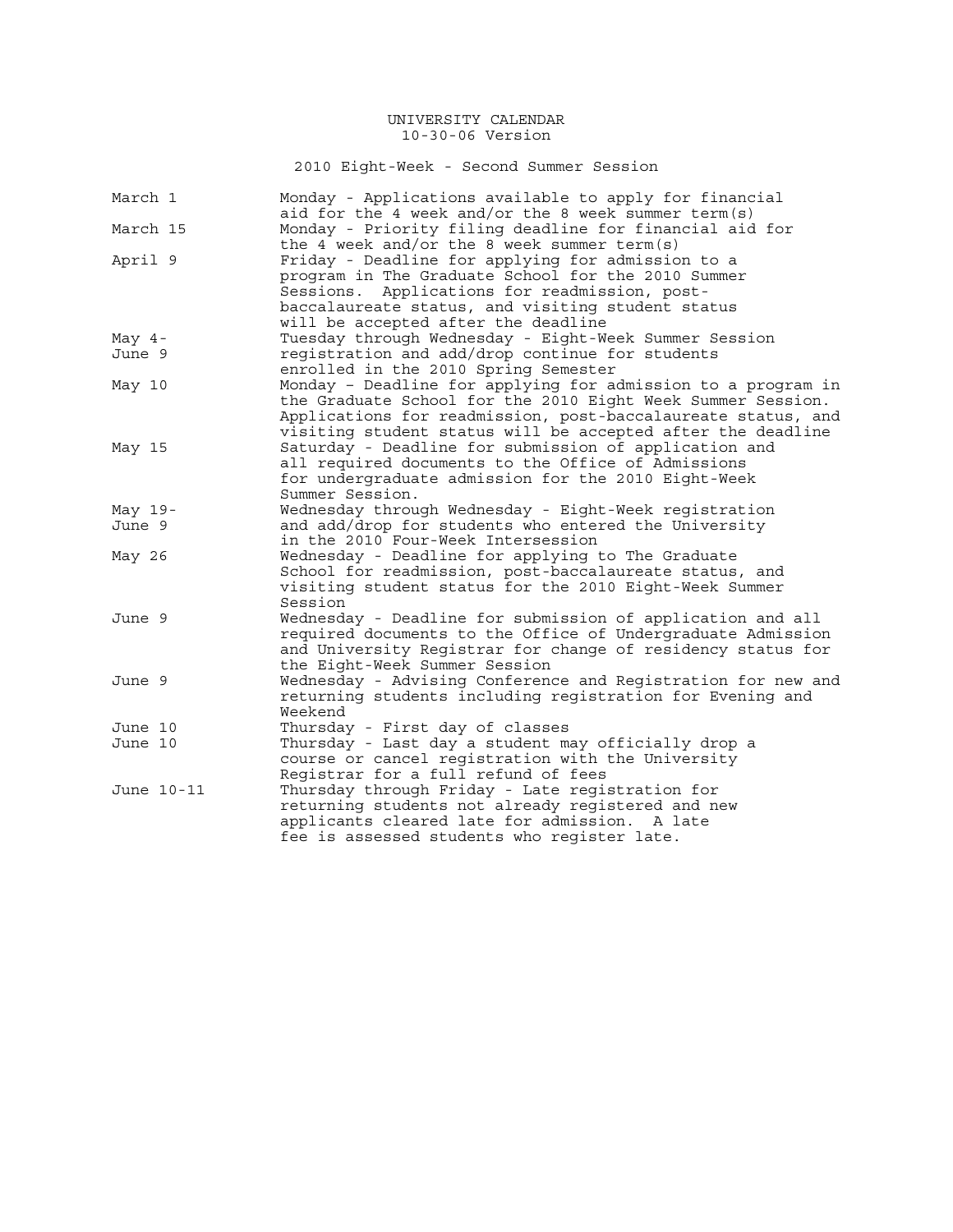2010 Eight-Week – Second Summer Session

| June 11  | Friday - Last day to enter an organized class for the<br>2010 Eight-Week Summer Session |
|----------|-----------------------------------------------------------------------------------------|
| June 11  | Friday - Last day to officially withdraw from the                                       |
|          | University or reduce course load and receive an 80                                      |
|          | percent refund                                                                          |
| June 11  | Friday - Last day for students in the Employee                                          |
|          | Educational Program to submit EEP form to Human                                         |
|          | Resource Services for tuition waiver for the 2010                                       |
|          | Eight-Week Summer Session                                                               |
| June 15  | Tuesday - Deadline for international applications to                                    |
|          | be submitted to The Graduate School for the                                             |
|          | Spring Semester                                                                         |
| June 21  | Monday - Last day to change grading option (pass/fail                                   |
|          | to letter grade or letter grade to pass/fail; audit                                     |
|          | to credit or credit to audit)                                                           |
| June 21  | Monday - Last day to drop a course without it                                           |
|          | appearing on the student's transcript                                                   |
| June 21- | Summer Advising Conferences for new freshmen,                                           |
| July 30  | Community College transfers, advanced standing                                          |
|          | (transfer) students, auditors, non-degree and                                           |
|          | readmitted students enrolling for the 2010 Fall                                         |
|          | Semester                                                                                |
| June 22  | Tuesday - Payment deadline of registration fees and/or                                  |
|          | housing and dining fees-if total amount due is not paid as                              |
|          | indicated on the<br>account statement, a late payment fee of                            |
|          | 1.25% of the amount past due will be assessed                                           |
| June 24  | Thursday - Last day to officially withdraw from the                                     |
|          | University or reduce course load and receive a 50                                       |
|          | percent refund<br>Friday - Last day for filing an application for an                    |
| June 25  | August degree in college dean's office                                                  |
| July 5   | Monday - Independence Day - Academic Holiday                                            |
| July 8   | Thursday - Midterm of 2010 Eight-Week Summer Session                                    |
| July 14  | Wednesday - Last day to withdraw from the University                                    |
|          | or reduce course load. Students can withdraw or                                         |
|          | reduce course load after this date only for "urgent                                     |
|          | non-academic reasons."                                                                  |
| July 23  | Friday - Deadline for applying for admission to a                                       |
|          | program in The Graduate School for the 2010 Fall                                        |
|          | Semester. Applications for readmission, post-                                           |
|          | baccalaureate status, and visiting student status                                       |
|          | will be accepted after the deadline                                                     |
| Auqust 5 | Thursday - Final Examinations                                                           |
| August 5 | Thursday - End of 2010 Eight-Week Summer Session                                        |
| Auqust 6 | Friday - Last day for students in the Employee                                          |
|          | Educational Program registered through August 6 to                                      |
|          | submit EEP form to Human Resource Services to confirm                                   |
|          | 2010 Fall Semester registration and tuition waiver                                      |
| Auqust 9 | Monday - Final deadline for submission of grades to the                                 |
|          | Registrar's office by 12 noon                                                           |